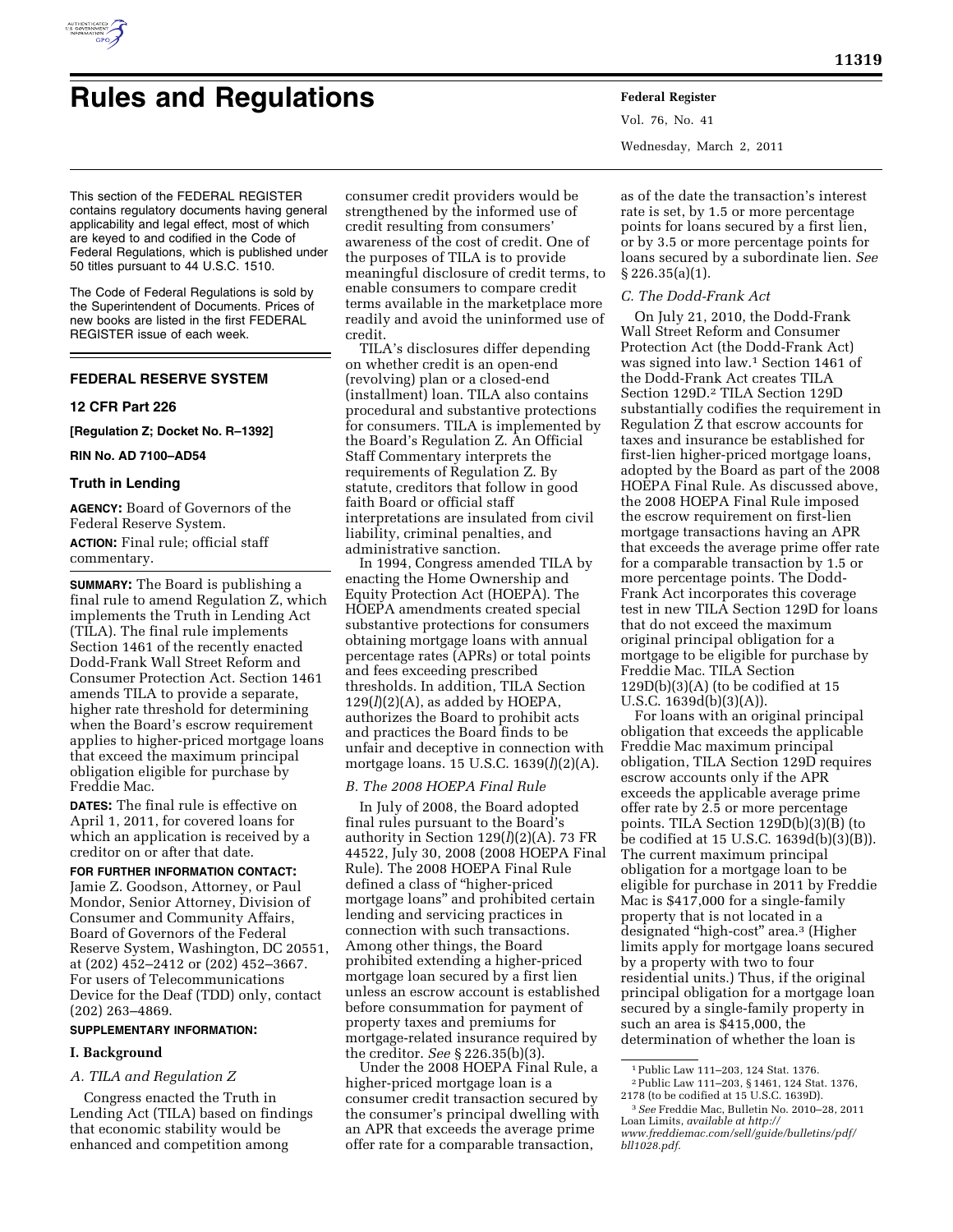subject to the escrow requirement in § 226.35(b)(3) would be made using an APR threshold of 1.5 percentage points over the applicable average prime offer rate; by contrast, if the original principal obligation is \$420,000, the determination would be made using a threshold of 2.5 percentage points over the applicable average prime offer rate. Loans that are not eligible for purchase by Freddie Mac because their original principal obligation is too large are widely referred to in the mortgage market as ''jumbo'' mortgages. The term ''jumbo'' also is used in this final rule to refer to such loans.

## **II. The Board's September 2010 Escrow Proposal**

# *A. Summary of the September 2010 Escrow Proposal*

On September 24, 2010, the Board published a proposed rule in the **Federal Register** to implement TILA Section 129D(b)(3)(B), as enacted by Section 1461 of the Dodd-Frank Act. *See*  75 FR 58505 (September 2010 Escrow Proposal). Accordingly, the Board proposed to raise the rate threshold for coverage by the escrow account requirement for first-lien, higher-priced ''jumbo'' mortgage loans. Specifically, the Board proposed to require escrows for ''jumbo'' loans whose APR exceeds the average prime offer rate for a comparable transaction, as of the date the transaction's interest rate is set, by 2.5 or more percentage points. The Board did not propose to implement other provisions of the Dodd-Frank Act related to escrow accounts under the September 2010 Escrow Proposal. The Board is proposing rules to implement other escrow-related provisions of the Dodd-Frank Act in a separate notice published elsewhere in today's **Federal Register.** 

## *B. Overview of Comments Received*

The comment period on the September 2010 Escrow Proposal closed on October 25, 2010. The Board received 15 comment letters in response to the proposed rule, from creditors, loan originators, banking trade associations, and state banking regulators. No comments were received from consumers or consumer advocates. Commenters generally supported the proposed increase in the coverage threshold for the escrow requirement, for "jumbo" loans.

Several commenters, however, requested that the Board clarify that only the dollar amount specified in the sixth sentence of Section 305(a)(2) of the Federal Home Loan Mortgage Corporation Act (FHLMCA), 12 U.S.C.

1454(a)(2), should be used in determining whether or not a loan is a ''jumbo'' loan. (Currently, the amount specified in that sentence as the maximum principal obligation for a loan secured by a single-family residence is \$417,000.) In particular, these commenters stated that the higher maximum principal obligation set for "high-cost" areas under Section 305(a)(2) should not be considered in determining whether a loan is a ''jumbo'' loan. For example, if the maximum principal obligation eligible for purchase by Freddie Mac in a particular "high-cost" area were \$500,000 for a single-family residence, these commenters believe that a loan with a principal obligation between \$417,000 and \$500,000 secured by a single-family residence in that area should be classified as a ''jumbo'' loan subject to the higher rate threshold for classification as a higher-priced mortgage loan, even though Freddie Mac may purchase that loan.

Other commenters recommended exemptions from the escrow requirement for higher-priced mortgage loans. Recommended exemptions included for: (1) Loans a creditor holds in portfolio; (2) loans made by community banks; (3) loans made in rural areas; and (4) small retail loans that are first-lien loans because a consumer has paid off his larger mortgage. Such exceptions are outside the scope of this rulemaking. The Board is publishing elsewhere in today's **Federal Register** a proposed rule that addresses several of those proposed exceptions.

# **III. Summary of the Final Rule**

This final rule revises § 226.35(b)(3), as proposed, to provide a higher APR threshold for determining whether "jumbo" mortgage loans secured by a first lien on a consumer's principal dwelling are higher-priced mortgage loans for which an escrow account must be established. As revised, the threshold for coverage of the escrow requirement for "jumbo" loans is 2.5 percentage points (rather than 1.5 percentage points) in excess of the average prime offer rate for a comparable transaction, as of the date the transaction's rate is set. Raising the APR threshold applicable to ''jumbo'' loans eliminates the mandatory escrow requirement for loans with an APR above the existing threshold but below the new threshold. Creditors may, at their option, elect to continue to use the 1.5 percentage point threshold for ''jumbo'' loans. Section 226.35 and this final rule do not apply to open-end credit plans subject to § 226.5b or to loans to finance the initial

construction of a dwelling, temporary or ''bridge'' loans with a term of 12 months or less, or reverse mortgages. *See*  § 226.35(a)(3). This final rule is effective on April 1, 2011 for covered loans for which an application is received on or after that date, as discussed in detail below in Part VI of this **SUPPLEMENTARY INFORMATION.** 

#### **IV. Legal Authority**

The Board amends § 226.35(b)(3) pursuant to its authority under TILA Section 105(a) to prescribe regulations to carry out the purposes of TILA and to provide for such requirements, adjustments, and exceptions as necessary or proper to effectuate the purposes of, to prevent circumvention of, and facilitate compliance with TILA, as discussed in detail below. *See* 15 U.S.C. 1604(a) (as revised).

#### **V. Section-by-Section Analysis**

*Section 226.1 Authority, Purpose, Coverage, Organization, Enforcement and Liability* 

#### 1(d) Organization

Section 226.1(d) describes how Regulation Z is organized. Section 226.1(d)(5) describes Subpart E of Regulation Z, which this interim final rule amends by revising § 226.35(a)(1) and  $(b)(3)(v)$ . Comment  $1(d)(5)-1$  is revised to add a new subpart 1(d)(5)– 1.iii, stating that this final rule is effective on April 1, 2011, for covered transactions for which an application is received on or after April 1, 2011.

## *Section 226.35 Prohibited Acts or Practices in Connection With Higher-Priced Mortgage Loans*

#### *35(a) Higher-Priced Mortgage Loans*

#### 35(a)(1)

As discussed below, the Board revises § 226.35(b)(3) to provide a higher threshold for determining whether escrow accounts must be established for certain closed-end mortgage loans secured by a first lien on the consumer's principal dwelling, pursuant to the Dodd-Frank Act. As revised, the threshold for coverage of the escrow requirement for "jumbo" loans is 2.5 percentage points (rather than the 1.5 percentage points generally applicable under  $\S 226.35(a)(1)$  in excess of the average prime offer rate for a comparable transaction, as of the date the transaction's rate is set. The Board is making a conforming amendment to § 226.35(a)(1) to reflect this exception to the general coverage test for higherpriced mortgage loans.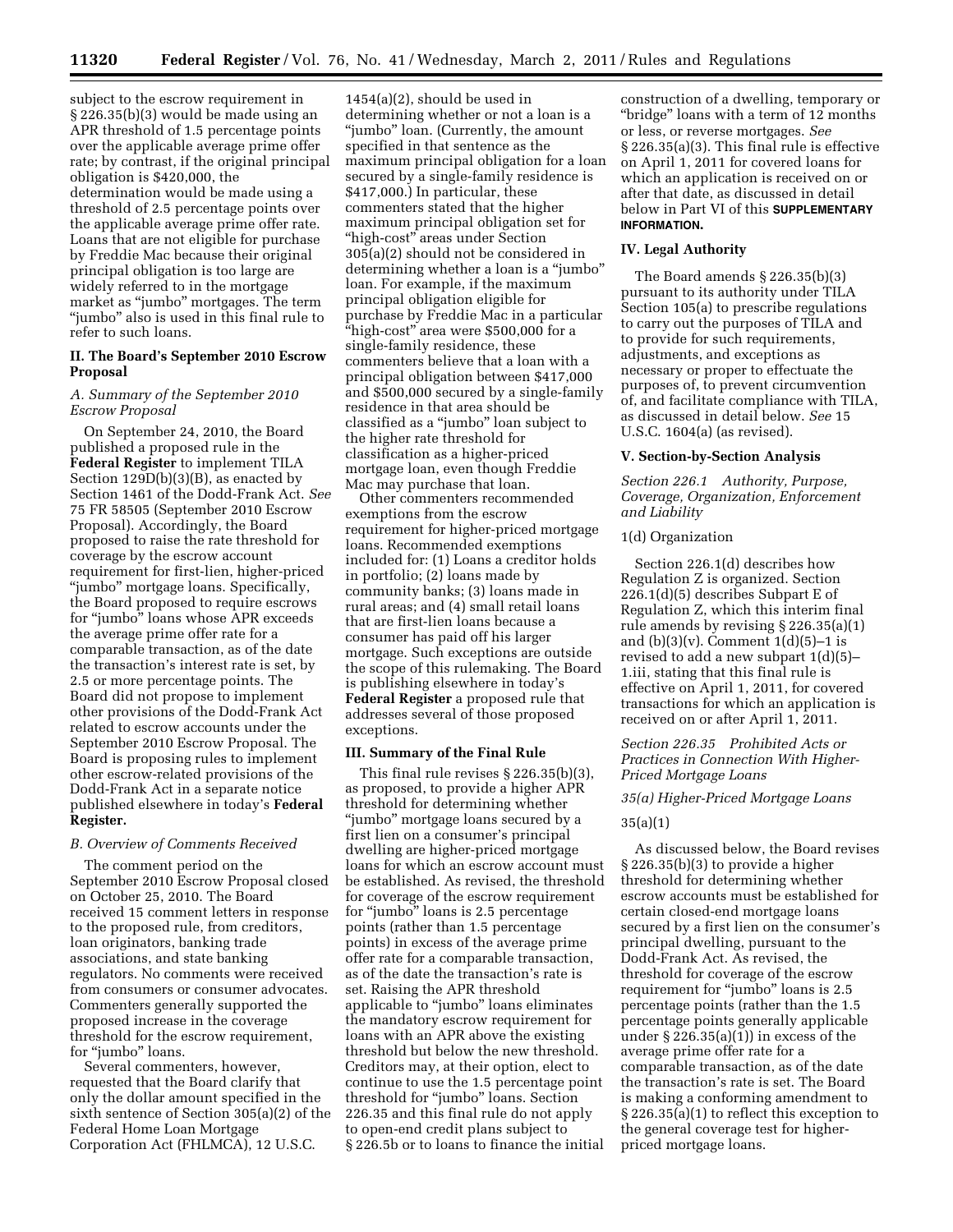35(b) Rules for Higher-Priced Mortgage Loans

## 35(b)(3) Escrows

## $35(b)(3)(v)$  "Jumbo" Loans

The Board adds a new  $\S 226.35(b)(3)(v)$  to implement TILA Section 129D(b)(3)(B), as enacted by Section 1461 of the Dodd-Frank Act. Section  $226.35(b)(3)(v)$  provides a higher threshold for determining whether escrow accounts must be established for certain closed-end mortgage loans secured by a first lien on a consumer's principal dwelling. Currently, under § 226.35(a)(1), such a loan is considered a higher-priced mortgage loan and is subject to the escrow requirement if its APR exceeds the average prime offer rate for a comparable transaction, as of the date the transaction's rate is set, by 1.5 or more percentage points. Pursuant to TILA Section  $129D(b)(3)(B)$ , for a closed-end, first-lien mortgage loan whose original principal obligation exceeds the current maximum principal obligation for loans eligible for purchase by Freddie Mac, the applicable rate threshold is 2.5 percentage points or more above the average prime offer rate for a comparable transaction, as of the date the transaction's rate is set.

Comment  $35(b)(3)(v)-1$  clarifies that adjustments to the maximum principal obligation that are made by the Federal Housing Finance Agency (FHFA) pursuant to FHLMCA Section 305(a)(2) or by other federal law will apply in determining whether a mortgage loan is a ''jumbo'' loan subject to the higher APR threshold under § 226.35(b)(3)(v). Comment  $35(b)(3)(v)-2$  clarifies that the higher APR threshold applies solely in determining if a ''jumbo'' loan is subject to the escrow requirement. The determination of whether "jumbo" firstlien loans are subject to the other protections in § 226.35, such as the ability to repay requirements under § 226.35(b)(1) and the restrictions on prepayment penalties under § 226.35(b)(2), would continue to be based on the 1.5 percentage point threshold.

*Adjustments pursuant to FHLMCA Section 305(a)(2).* TILA Section 129D(b)(3)(B) provides that a separate, higher APR threshold applies to a firstlien mortgage loan that exceeds the applicable maximum principal obligation eligible for purchase by Freddie Mac, established pursuant to the sixth sentence of FHLMCA Section 305(a)(2) (the ''general maximum principal obligation''). However, the sixth sentence of FHLMCA Section 305(a)(2), as revised by the Housing and

Economic Recovery Act of 2008 (HERA), also provides that its principal obligation limitations are subject to other limitations in that paragraph.4*See*  12 U.S.C. 1454(a)(2). Other limitations in that paragraph include annual adjustments based on changes in the housing price index maintained by FHFA and adjustments to increase the maximum principal obligation for loans secured by property in "high-cost" areas. *See* 12 U.S.C. 1454(a)(2). The plain language of the sixth sentence of FHLMCA Section 305(a)(2) incorporates by reference limitations set by other sentences in Section 305(a)(2). The Board believes, therefore, that adjustments made pursuant to Section 305(a)(2) should apply in determining whether a loan is a "jumbo" loan subject to the higher APR threshold for classification as a higher-priced mortgage loan.

The Board believes this is also consistent with statutory intent, because taking into account adjustments to the maximum principal obligation will ensure similar treatment of all loans eligible for purchase by Freddie Mac. The higher threshold for "jumbo" loans reflects the higher price typically associated with loans that are not eligible for purchase by Freddie Mac (or by Fannie Mae, which is subject to the same limit on the maximum principal obligation). Using the higher APR threshold for loans that are eligible for purchase by Freddie Mac after adjustments to the maximum principal obligation pursuant to FHLMCA Section 305(a)(2) would not be consistent with the statutory intent.

*Adjustments pursuant to other federal law.* Legislation enacted by Congress in 2009 and 2010 provides for further adjustments to the maximum principal obligation eligible for purchase by Freddie Mac. In light of declines in home values in certain areas, Congress provided in that legislation that the maximum principal obligation eligible for purchase by Freddie Mac shall be the greater of: (1) The maximum principal obligation determined pursuant to FHLMCA Section 305(a)(2); and (2) the maximum principal obligation established for 2008 under Section 201 of the Economic Stimulus Act of 2008.5 The Board believes such

adjustments also should apply in determining if a loan is a ''jumbo'' loan for purposes of  $\S 226.35(b)(3)(v)$ . The Board believes such adjustments are made pursuant to Section 305(a)(2), because they incorporate FHLMCA Section 305(a)(2) in the formula used to determine the maximum principal obligation eligible for purchase by Freddie Mac.

Nevertheless, even if the adjustments made pursuant to this legislation are not deemed to be made pursuant to Section 305(a)(2), the Board believes it is appropriate to use its authority under TILA Section 105(a) to require consideration of such adjustments. 15 U.S.C. 1604(a). TILA Section 105(a) authorizes the Board to provide for such requirements, adjustments, and exceptions for all or any class of transactions as in the Board's judgment are necessary or proper to effectuate the purposes of, to prevent circumvention or evasion of, or to facilitate compliance with TILA. The Board believes it is necessary and proper, to effectuate the purposes of TILA Section 129D(b)(3)(B), to make adjustments consistent with the provisions of federal law other than FHLMCA Section 305(a)(2) to ensure all loans eligible for purchase by Freddie Mac are treated similarly for purposes of the escrow requirements. Further, considering the additional adjustments made by other federal laws is consistent with the language in TILA Section 129D(b)(3)(B), which states that the determination of whether or not a loan is a ''jumbo'' loan subject to a higher APR threshold shall be based on the maximum principal obligation ''in effect'' for Freddie Mac as of the date the transaction's rate is set. The maximum principal obligation in effect is the obligation FHFA establishes pursuant to both FHLMCA Section 305(a)(2) and other federal law.

The Board also believes those adjustments are necessary and proper to facilitate compliance with TILA Section 129D(b)(3)(B). Considering only adjustments made under FHLMCA Section 305(a)(2) would require creditors that sell loans to Freddie Mac to use one dollar limit to ascertain what rate threshold to apply in determining whether a loan is subject to the escrow requirements and a different limit to determine whether they may sell loans to Freddie Mac. The same burden would apply for creditors that sell loans to Fannie Mae, which is subject to the same maximum principal obligation limits. Considering adjustments under both FHLMCA Section 305(a)(2) and other applicable federal law would facilitate compliance by eliminating that burden.

<sup>4</sup>Section 1124 of HERA revises Section 305(a)(2) of the FHLMCA. *See* Public Law 110–289, 122 Stat. 2654, 2692.

<sup>5</sup>*See* Public Law 111–242, § 146, 124 Stat. 2607, 2615 (2010) (providing for adjustments under a continuing resolution); Public Law 111–88, § 167, 122 Stat. 2904, 2973 (2009) (same); *see also* Public Law 110–185, § 201, 122 Stat. 613, 620 (Feb. 13, 2008) (providing for adjustments under the Economic Stimulus Act).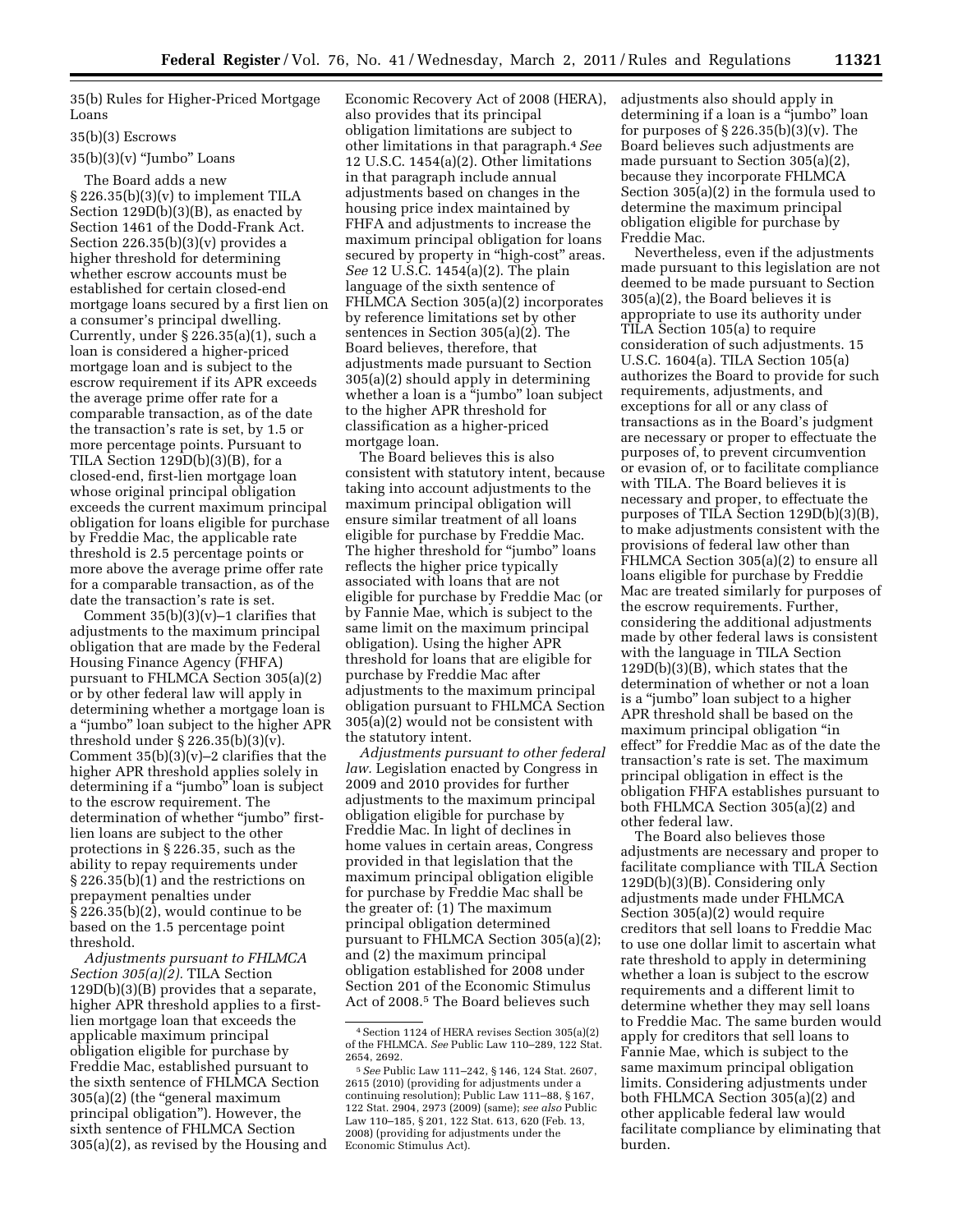For the reasons discussed above, and pursuant to its authority under TILA Section 105(a), the final rule provides that FHFA's adjustments to the general maximum principal obligation stated in FHLMCA Section 305(a)(2) which are made pursuant to other applicable federal law shall be considered in determining whether a loan is a ''jumbo'' loan subject to § 226.35(b)(3)(v). *See*  comment  $35(b)(3)(v)-1$ .

#### **VI. Effective Date of Final Rule**

The Board is changing the escrow requirement's coverage threshold to implement the statutory amendment made by the Dodd-Frank Act, as discussed above. The amendment relieves mortgage creditors of compliance with the escrow requirement for certain "jumbo" loans. When relief is granted from Regulation Z's escrow requirement, the affected loans could become subject to any state or local laws that prohibit mandatory escrow accounts. As a result, some creditors might need time to make the system changes necessary to comply with state or local laws. Accordingly, the Board sought comment on the amount of time necessary for creditors to implement the change in their systems and procedures.

Almost all commenters that discussed the implementation period stated that the Board should allow creditors to immediately use the higher APR threshold for classification of a ''jumbo loan'' as a higher-priced mortgage loan. One banking trade association stated that creditors easily can adjust their systems to stop escrowing for such loans. Most of the commenters that addressed the effective date stated that compliance with the higher threshold should be optional until final rules are issued to implement other escrowrelated requirements under the Dodd-Frank Act. Those commenters stated that creditors would prefer to adjust their training and systems to implement all escrow-related statutory and regulatory requirements at one time. Some of those commenters stated that, at a minimum, compliance should be optional for a period of time; the recommended periods ranged between six months and one year. An industry trade association and a bank stated that the effective date for the final rule should be delayed until other escrowrelated requirements are implemented. The industry trade association suggested, in the alternative, at least a six-month delay. The industry trade association also stated that creditors should not have to adjust their systems to comply with state or local laws prohibiting mandatory escrow accounts

and again subsequently to comply with Board regulations.

The Dodd-Frank Act does not provide an effective date specifically for rules implementing TILA Section 129D(b)(3)(B). The Riegle Community Development and Regulatory Improvement Act of 1994 requires that agency regulations that impose additional reporting, disclosure, and other requirements on insured depository institutions take effect on the first day of a calendar quarter following publication in final form. 12 U.S.C. 4802(b). Consistent with the Riegle Community Development Act, this final rule is effective on April 1, 2011, for covered loans for which an application is received by a creditor on or after that date. *See* comment 1(d)(5)–1.iii. The Board believes that this time period will afford creditors sufficient time to adjust their systems to eliminate escrow accounts for covered loans to comply with any applicable state or local laws that prohibit requiring an escrow account or imposing other escrow requirements.

Under this final rule, creditors can choose to continue to escrow for ''jumbo'' loans with an APR below the new threshold (subject to applicable state or local laws). This final rule does not require termination of any existing escrow account.

#### **VII. Paperwork Reduction Act**

In accordance with the Paperwork Reduction Act (PRA) of 1995 (44 U.S.C. 3506; 5 CFR part 1320 Appendix A.1), the Board reviewed the final rule under the authority delegated to the Board by the Office of Management and Budget (OMB). The rule contains no collections of information under the PRA. *See* 44 U.S. C. 3502(3). Accordingly, there is no paperwork burden associated with the rule.

# **VIII. Final Regulatory Flexibility Analysis**

In accordance with Section 4 of the Regulatory Flexibility Act (RFA), 5 U.S.C. 604, the Board is publishing a final regulatory flexibility analysis for the amendments to Regulation Z. The RFA generally requires an agency to assess the impact a rule is expected to have on small entities. The RFA requires an agency either to provide a final regulatory flexibility analysis with a final rule or certify that the final rule will not have a significant economic impact on a substantial number of small entities. Under standards the Small Business Administration (SBA) sets, the threshold for an entity to be considered "small" is \$175 million or less in assets for banks and other depository

institutions and \$7 million or less in revenues for non-bank mortgage lenders.6

## *A. Statement of the Need for, and Objectives of, the Final Rule*

Congress enacted TILA based on findings that economic stability would be enhanced and competition among consumer credit providers would be strengthened by the informed use of credit resulting from consumers' awareness of the cost of credit. Congress enacted HOEPA in 1994 as an amendment to TILA. TILA is implemented by the Board's Regulation Z. HOEPA imposed additional substantive protections on certain highcost mortgage transactions. HOEPA also charged the Board with prohibiting acts or practices in connection with mortgage loans that are unfair, deceptive, or designed to evade the purposes of HOEPA, and acts or practices in connection with refinancing of mortgage loans that are associated with abusive lending or are otherwise not in the interest of borrowers. The Board adopted the requirement to establish an escrow account for higherpriced mortgage loans under 2008 HOEPA Final Rule pursuant to this mandate.

The Dodd-Frank Act amended TILA to increase the threshold for coverage of the escrow requirement, for certain loans ineligible for purchase by Freddie Mac because their original principal obligation is too high (''jumbo'' loans), as discussed above in the **SUPPLEMENTARY INFORMATION**. This final rule implements that change by amending Regulation Z. These amendments are made in furtherance of the Board's responsibility to prescribe regulations to carry out the purposes of TILA. The legal basis for the final rule is in Section 105(a) of TILA. 15 U.S.C. 1604(a).

# *B. Summary of Significant Issues Raised by Comments in Response to the Initial Regulatory Flexibility Analysis*

In accordance with Section 3(a) of the RFA, 5 U.S.C. 603(a), the Board prepared an initial regulatory flexibility analysis (IRFA) in connection with the proposed rule. The IRFA stated that the Board believed the proposed rule would not have a significant economic effect on a substantial number of small entities. The Board requested comment on the IRFA and on any costs, compliance requirements, or changes in operating procedures arising from the application of the proposed rule to small businesses.

<sup>6</sup> 13 CFR 121.201.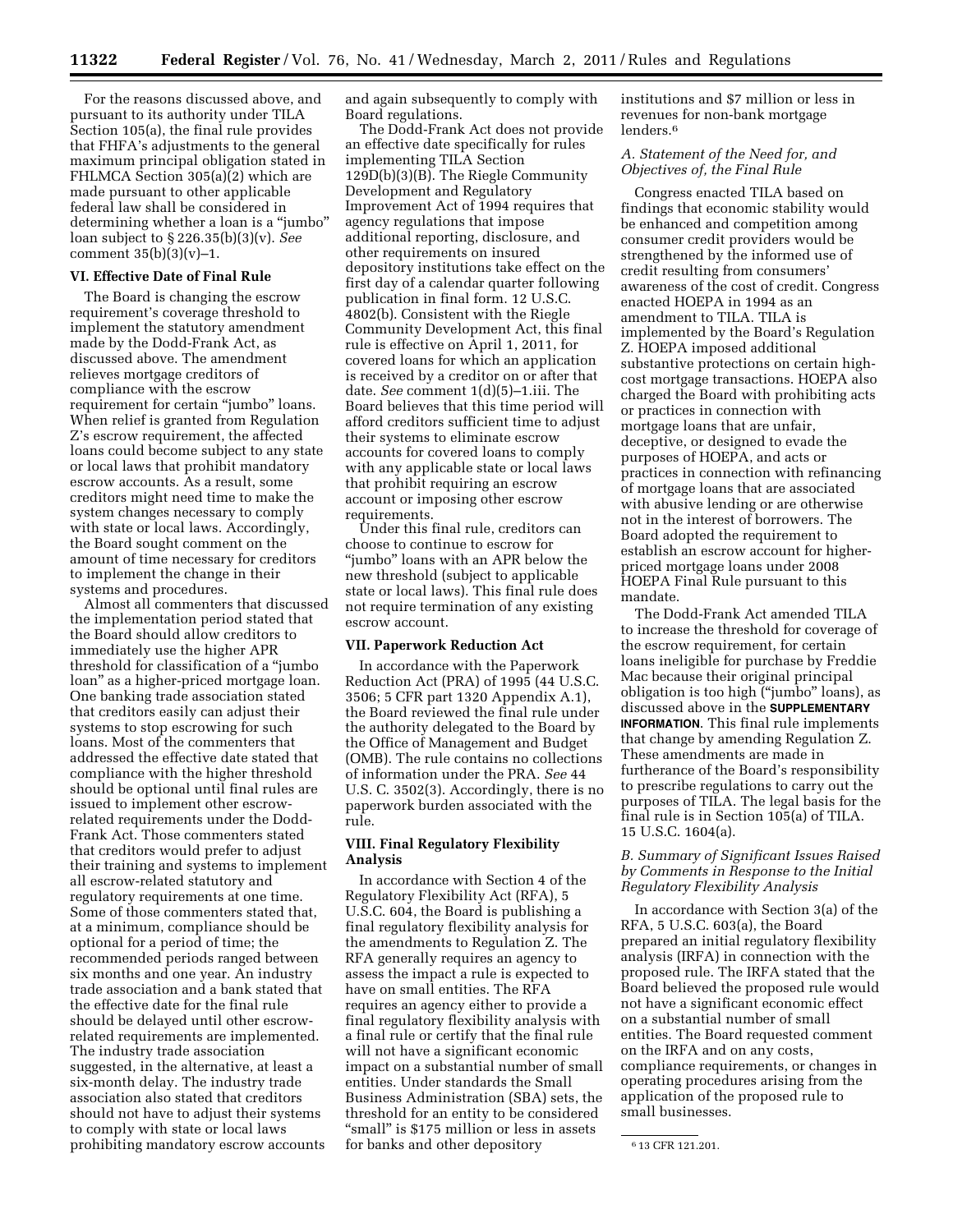No commenter specifically addressed the Board's IRFA, but several commenters stated that compliance with recent statutory and regulatory changes to requirements for mortgage lending, including amendments to TILA and Regulation Z, is burdensome in the aggregate. Most commenters that discussed the effective date stated that creditors should be able to use the higher annual percentage rate threshold immediately, to provide relief in connection with ''jumbo'' loans that would be subject to the higher threshold for the escrow requirement. Those commenters generally recommended, however, that compliance with the final rule be optional until the Board implements other escrow-related requirements under the Dodd-Frank Act. An industry trade association and a bank opposed an immediate effective date for the final rule. Both commenters that recommended allowing creditors to use the higher threshold immediately and commenters that recommended delaying the effective date of the rule suggested that, at a minimum, the Board make compliance optional for a period of time. Recommended periods ranged from 6 months to one year.

As discussed above in Part VI of the **SUPPLEMENTARY INFORMATION**, the Board believes that the effective date of April 1, 2011, provides sufficient time for creditors to adjust their training and systems to apply the higher APR threshold for ''jumbo'' loans. The rule is effective on that date for loans where the creditor receives an application on or after April 1, 2011. Escrow accounts typically are established when the loan is consummated some time after the application is processed and approved. Further, creditors can choose to continue to escrow for ''jumbo'' loans with an APR below the new threshold, subject to applicable state or local laws prohibiting mandatory escrow or imposing other escrow requirements. If a creditor elects not to apply the higher APR threshold to such loans, it is likely that few or no training or systems changes will be necessary.

## *C. Description and Estimate of Small Entities to Which the Final Rule Applies*

The final rule applies to all institutions and entities that engage in closed-end lending secured by a consumer's principal dwelling. TILA and Regulation Z have broad applicability to individuals and businesses that originate even small numbers of home-secured loans. *See*  § 226.1(c)(1). Using data from Reports of Condition and Income (Call Reports) of depository institutions and certain subsidiaries of banks and bank holding

companies and data reported under the Home Mortgage Disclosure Act (HMDA), the Board can estimate the approximate number of small entities that would be subject to the rules. For the majority of HMDA respondents that are not depository institutions, however, exact revenue information is not available.

Based on the best information available, the Board makes the following estimate of small entities that are affected by this final rule: According to September 2010 Call Report data, approximately 8,669 small depository institutions would be subject to the rule. Approximately 15,627 depository institutions in the United States filed Call Report data, approximately 10,993 of which had total domestic assets of \$175 million or less and thus were considered small entities for purposes of the RFA. Of the 3,788 banks, 507 thrifts, 6,632 credit unions, and 66 branches of foreign banks that filed Call Report data and were considered small entities, 3,667 banks, 479 thrifts, 4,520 credit unions, and 3 branches of foreign banks, totaling 8,669 institutions, extended mortgage credit. For purposes of this Call Report analysis, thrifts include savings banks, savings and loan entities, co-operative banks and industrial banks. Further, 1,303 non-depository institutions (independent mortgage companies, subsidiaries of a depository institution, or affiliates of a bank holding company) filed HMDA reports in 2010 for 2009 lending activities. Based on the small volume of lending activity reported by these institutions, most are likely to be small entities.

### *D. Reporting, Recordkeeping, and Other Compliance Requirements*

The changes to compliance requirements that the final rule makes are described in the **SUPPLEMENTARY INFORMATION**. The effect of the revisions to Regulation Z on small entities is minimal because the revisions bring about burden relief; certain mortgage loans that otherwise would be subject to the escrow account requirement in § 226.35(b)(3) are relieved of that requirement. To take advantage of that relief, some small entities will need to modify their home-secured credit origination processes once to implement the revised coverage test. The precise costs to small entities of updating their systems are difficult to predict. These costs will depend on a number of unknown factors, including, among other things, the specifications of the current systems used by such entities to originate mortgage loans and test them for ''higher-priced mortgage loan'' coverage.

## *E. Steps Taken To Minimize the Economic Impact on Small Entities*

The final rule implements a specific numerical adjustment to an annual percentage rate (APR) threshold mandated by Section 1461 the Dodd-Frank Act for "jumbo" loans, which limits the Board's flexibility to establish alternative APR thresholds. The higher APR threshold may be used in connection with a "jumbo" loan, that is, a loan with an original principal obligation that exceeds the maximum principal obligation for loans eligible for purchase by Freddie Mac. As discussed above in Part V of the **SUPPLEMENTARY INFORMATION**, the Board believes that, under the Dodd-Frank Act, loans are ''jumbo'' loans for purposes of TILA Section 129D if they are ''jumbo'' loans ineligible for purchase by Freddie Mac because their original principal obligation is too high. Some commenters recommended that the Board construe Section 1461 of the Dodd-Frank Act narrowly to consider only the general maximum principal obligation for loans eligible for purchase by Freddie Mac, despite the fact that the maximum principal obligation is higher in certain high-cost areas.

The Board is not adopting that suggested alternative. As discussed in greater detail in Part V of the **SUPPLEMENTARY INFORMATION**, the Board believes that the Dodd-Frank Act requires consideration of adjustments to the general maximum principal obligation made by the Federal Housing Finance Agency (FHFA) pursuant to Section 305(a)(2) of the Federal Home Loan Mortgage Corporation Act (FHLMCA). Further, the Board believes that it is necessary to consider additional adjustments FHFA makes pursuant to other applicable federal law to effectuate the purposes of and facilitate compliance with TILA, as discussed above.

#### **List of Subjects in 12 CFR Part 226**

Advertising, Consumer protection, Federal Reserve System, Mortgages, Reporting and recordkeeping requirements, Truth in lending.

#### **Authority and Issuance**

For the reasons set forth in the preamble, the Board amends Regulation Z, 12 CFR part 226, as set forth below:

# **PART 226—TRUTH IN LENDING (REGULATION Z)**

■ 1. The authority citation for part 226 is revised to read as follows:

**Authority:** 12 U.S.C. 3806; 15 U.S.C. 1604, 1637(c)(5), and 1639(*l*); Pub. L. 111–24 § 2,